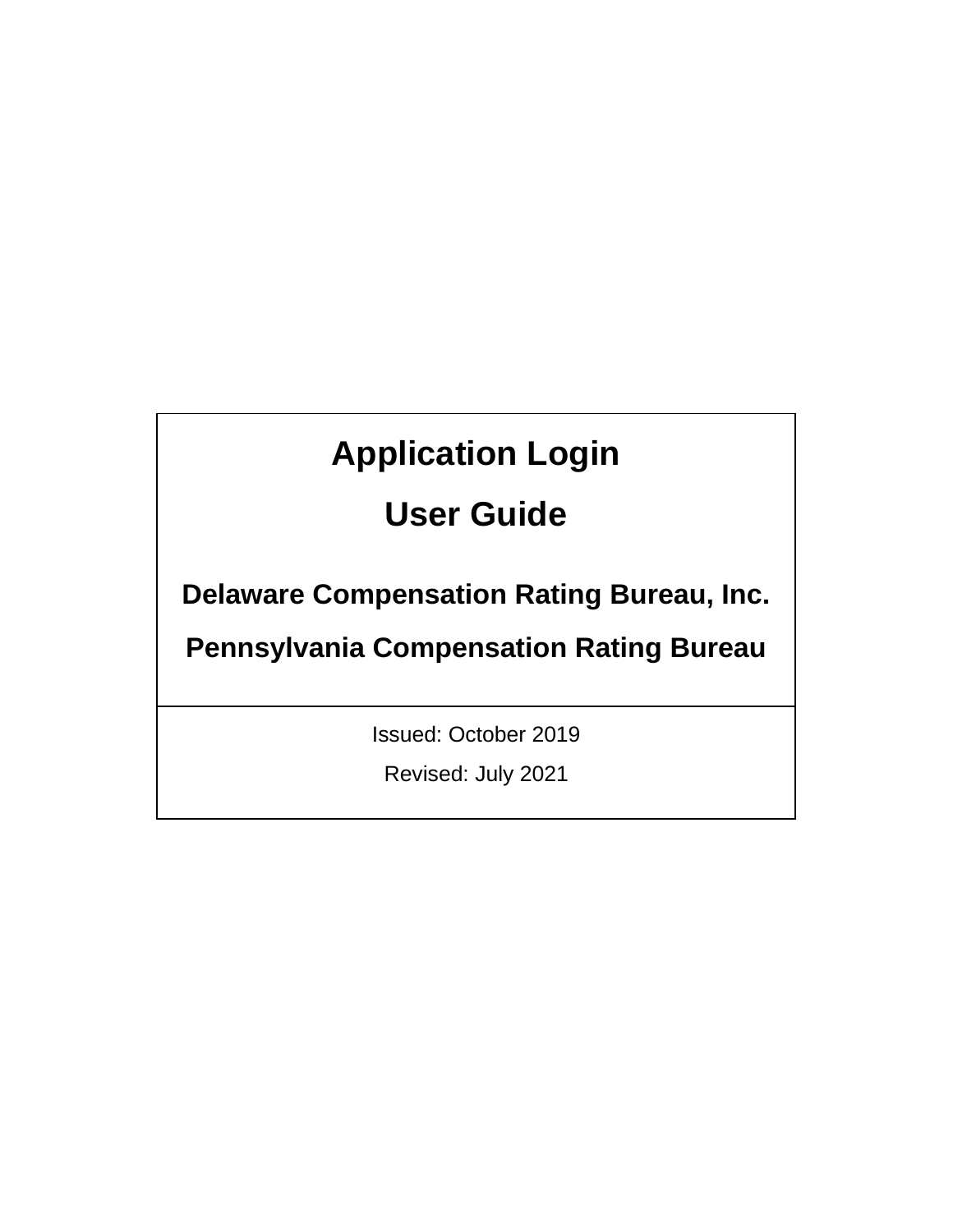## **TABLE OF CONTENTS**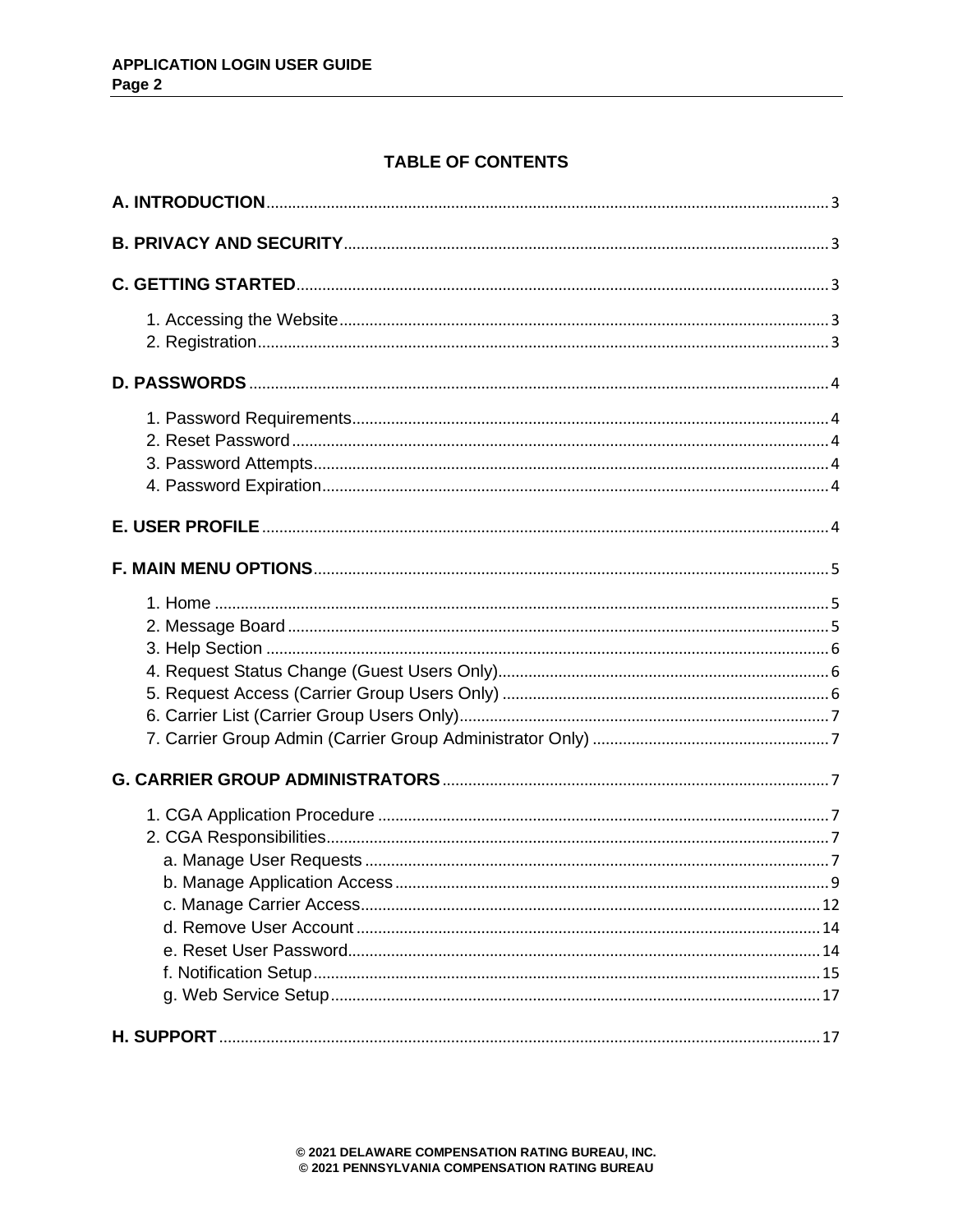## <span id="page-2-0"></span>**A. INTRODUCTION**

The Application Login is the common interface to access products residing in the secure areas of the DCRB/PCRB website via a single user name and password. Note that the Financial Data Reporting Application (FDRA) and the Delaware Insurance Plan Application (DIP) are not accessible via the Application Login. Refer to the FDRA or DIP User Guide for more information.

This guide will provide an overview of the functions available to carriers within the Application Login and helpful hints for using the website. It is recommended that the user read this document before using the website.

## <span id="page-2-1"></span>**B. PRIVACY AND SECURITY**

Users may view the DCRB/PCRB Privacy and Security Statement within the website. The Sign In screen for the Application Login contains a Privacy link that will provide access to the Privacy and Security Statement.

## <span id="page-2-2"></span>**C. GETTING STARTED**

## <span id="page-2-3"></span>**1. Accessing the Website**

The website address for the Application Login is: [https://www.pcrbdata.com/ul.](https://www.pcrbdata.com/ul) It can also be accessed via the **Application Login** button on the DCRB/PCRB website, [www.pcrb.com](http://www.pcrb.com/) or [www.dcrb.com.](http://www.dcrb.com/)

User name and password are required to access the website. Users must read the user agreement paragraph and click the **I Agree** button to proceed. By clicking the button, the user acknowledges and accepts the DCRB/PCRB "Privacy and Security Statement" and "Terms of Service and Conditions of Use" regarding use of the facilities on the website.

## <span id="page-2-4"></span>**2. Registration**

New users must register for an account by selecting the **First Time User** option on the Sign In screen. A single registration will allow you to access both Pennsylvania and Delaware data.

On the New Registration screen, select the appropriate user type from the drop-down menu.

**Guest User –** This is for individuals who are not associated with a carrier group. Employers, brokers and insurance agents typically select this user type. It does not require approval from an administrator.

**Carrier Group User (CGU) –** This is for individuals who are associated with a DCRB/PCRB member carrier. It requires approval from the Carrier Group Administrator.

**Insurance Department User –** This is for individuals who are employed by the Pennsylvania or Delaware State Insurance Department. It requires approval from the Insurance Department Administrator.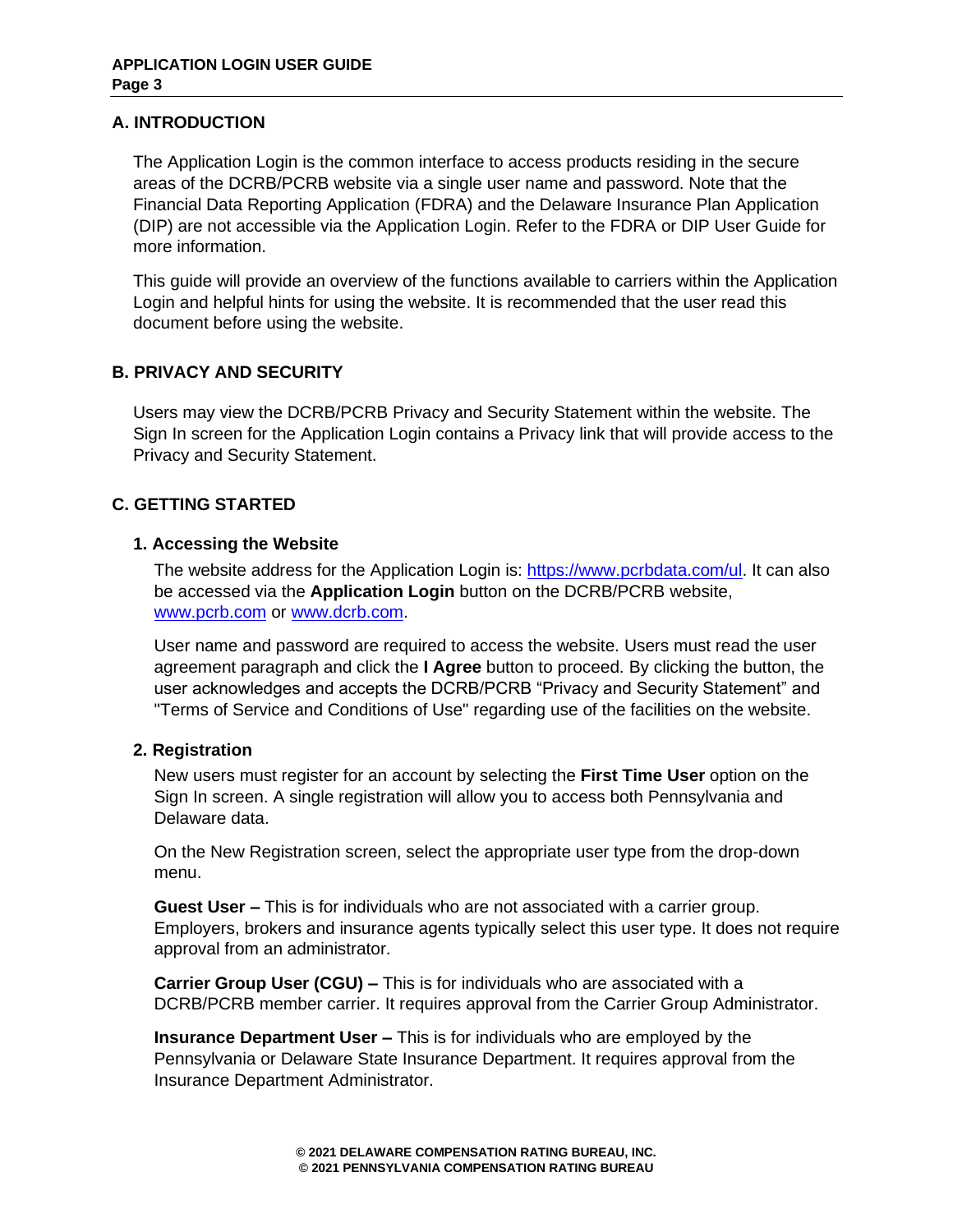**Third Party Administrator (TPA) –** This is for an entity or individual that processes insurance transactions for a carrier. A valid TPA ID is required in order to register. It requires approval from the Carrier Group Administrator.

Complete the rest of the form and then click **Next** to view the User Registration Summary screen. Review the summary and then click the **Register** button to submit the registration information.

## <span id="page-3-0"></span>**D. PASSWORDS**

## <span id="page-3-1"></span>**1. Password Requirements**

- Must be at least 8 characters long and cannot exceed 20 characters
- Must contain at least 1 uppercase character
- Must contain at least 1 lowercase character
- Must contain at least 1 numeric character
- Must contain at least 1 special character from  $@$  # \$ %  $\wedge$  &  $+!$  =
- Cannot contain user name
- Passwords are case sensitive.

## <span id="page-3-2"></span>**2. Reset Password**

Users may reset their password by selecting the **Forgot Password** option on the Sign In screen. The user will be prompted to enter their user name, email address, CAPTCHA code and answer to their security question in order to proceed. The user will receive an email with the temporary password.

While logged in to the website, users may also update their password by selecting the **Change Password** option on the top right corner of the screen.

## <span id="page-3-3"></span>**3. Password Attempts**

If a user fails to provide the correct login credentials within 4 attempts, the user will be locked out of the website. If this happens, the user will need to reset their password via the Forget Password option.

## <span id="page-3-4"></span>**4. Password Expiration**

Passwords will expire every 90 days and users will be forced to create new passwords based on the password requirements.

## <span id="page-3-5"></span>**E. USER PROFILE**

Select the **My Profile** option on the website's top right corner of the screen to view or edit user information.

The following fields can be modified:

- First Name
- Last Name
- Title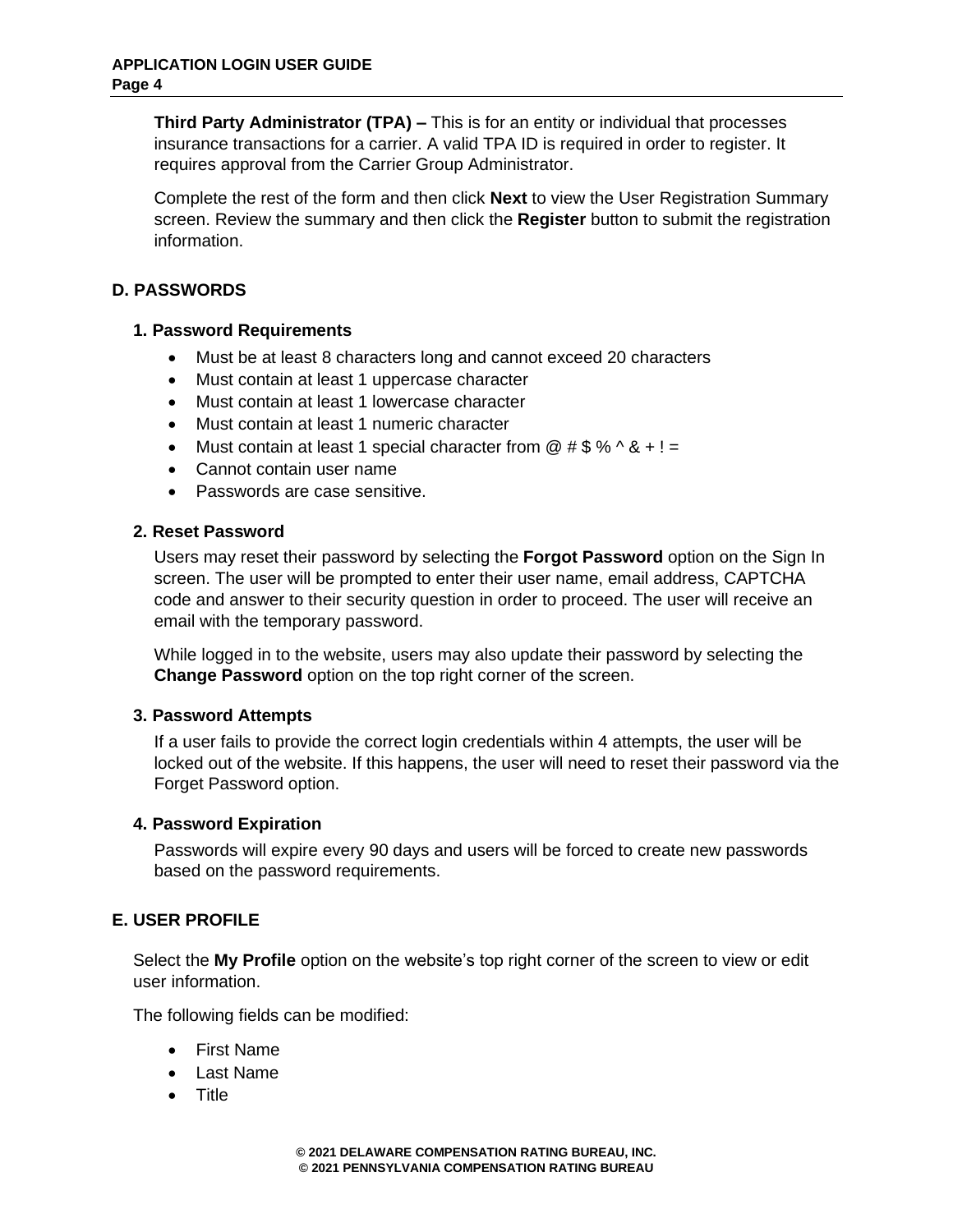- Phone Number + Ext
- Fax Number
- Email
- Company Name
- Company Address
- Company City
- Company State
- Company Zip Code
- Primary Carrier (Only for Carrier Group Users)
- Security Question
- Security Answer
- Receive Email (Only for Administrators) Check this box to receive admin notifications

## <span id="page-4-0"></span>**F. MAIN MENU OPTIONS**

#### <span id="page-4-1"></span>**1. Home**

This is the screen presented to the user upon login. The Home screen lists the products that are available to the user within the Application Login. Alerts such as new messages or approval requests (Administrators only) are also displayed on the Home screen.

Click on the product name to launch the application.

## **Welcome to the PCRB Application Manager**

| Market / Underwriting Tools and Information                       |                                                                                                       |  |  |  |
|-------------------------------------------------------------------|-------------------------------------------------------------------------------------------------------|--|--|--|
| Carrier Pricing Benchmark                                         | Pricing Benchmark Information                                                                         |  |  |  |
| <b>Experience Modification Calculator</b>                         | Calculate Experience Modification                                                                     |  |  |  |
| Rating and Underwriting Reference<br><b>View Authorized Class</b> | Experience Modifications, Merit Ratings, Rating Values, Underwriting Guide<br><b>Authorized Class</b> |  |  |  |

#### <span id="page-4-2"></span>**2. Message Board**

Select **Message Board** from the main menu to view website announcements such as service interruptions, application updates and new features.

Click [+] to view details of the announcement.

|   | <b>Message Board</b>           |                                   |  |  |  |
|---|--------------------------------|-----------------------------------|--|--|--|
|   | <b>Subject</b>                 | <b>Received</b>                   |  |  |  |
| 田 | DCRB/PCRB Web Site Maintenance | 03/11/2019 12:30<br><b>PM EST</b> |  |  |  |
| ⊕ | DCRB/PCRB Web Site Maintenance | 02/26/2019 03:39<br><b>PM EST</b> |  |  |  |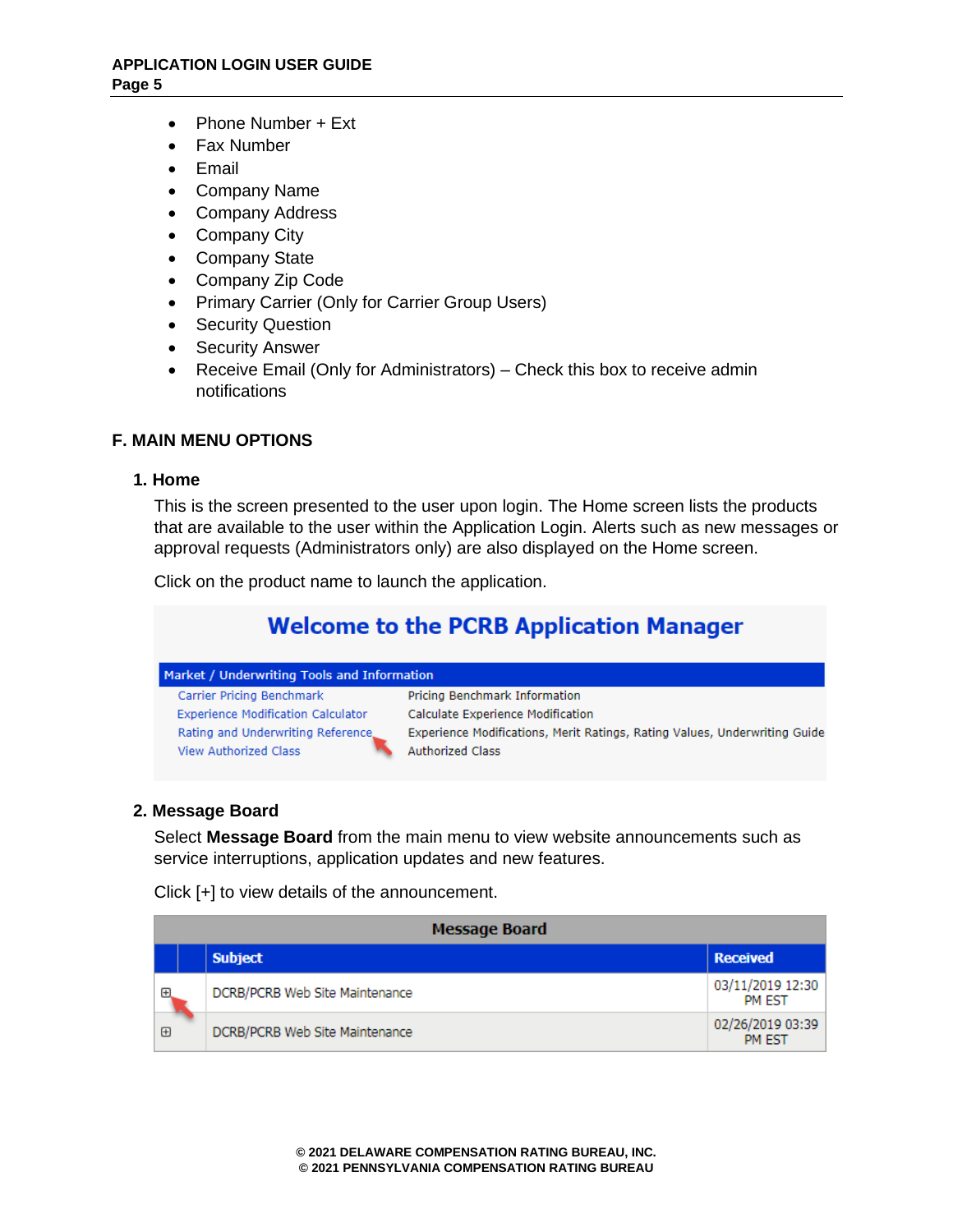## <span id="page-5-0"></span>**3. Help Section**

Select **Help Section** from the main menu to access the user guides and instructions for the various products. The user must have an installed copy of Adobe Acrobat Reader in order to view the guides.

Click the PDF icon to view the document.

|     | <b>HELP SECTION</b>                          |             |                    |  |  |  |
|-----|----------------------------------------------|-------------|--------------------|--|--|--|
|     | <b>Description</b>                           | <b>Size</b> | <b>Date Posted</b> |  |  |  |
| œ   | Delaware Insurance Plan Depopulation Listing | $0.03$ Mb   | 01/09/2018         |  |  |  |
| exi | Experience Rating Merit Rating User Guide    | $0.06$ Mb   | 01/09/2018         |  |  |  |
| œ   | Medical Data Call Manager User Guide         | $0.29$ Mb   | 01/09/2018         |  |  |  |

## <span id="page-5-1"></span>**4. Request Status Change (Guest Users Only)**

Select **Request Status Change** from the main menu to submit a request to change user type from a Guest User to a Carrier Group User, Insurance Department User or TPA. Status change requires approval from the group administrator. The user's access to the website will be temporarily unavailable until the request is approved by the administrator.

## <span id="page-5-2"></span>**5. Request Access (Carrier Group Users Only)**

Select **Request Access – To Application(s)** from the main menu to submit a request to the group administrator for access to use a product.

On the Application Access Requests screen, check the box of the product(s) for which the user needs access to and then click the **Request** button.

| <b>APPLICATION ACCESS REQUESTS</b> |                           |                                                                        |                       |  |  |
|------------------------------------|---------------------------|------------------------------------------------------------------------|-----------------------|--|--|
| <b>Request?</b>                    | <b>Application Name</b>   | <b>Description</b>                                                     | <b>Date Requested</b> |  |  |
| V                                  | <b>Invoice Online</b>     | <b>View Invoices</b>                                                   |                       |  |  |
| $\overline{\mathbf{v}}$            | Medical Data Call Manager | Monitor Medical Data Call Submissions and Quality<br><b>Statistics</b> |                       |  |  |
| V                                  | Policy Data Manager       | View, Enter and Edit Policy Information                                |                       |  |  |
|                                    | Test Audit Online         | Test Audit Statistics - Download                                       |                       |  |  |
|                                    | Unit Data Manager         | View, Enter and Edit Unit Stat Information                             |                       |  |  |
|                                    | WC Data Pro               | View, compare and export premium and loss data                         |                       |  |  |
|                                    | Count: 6                  |                                                                        |                       |  |  |
|                                    |                           |                                                                        | <b>Request</b>        |  |  |

Select **Request Access – To Carriers (s)** from the main menu to submit a request to the group administrator for access to carrier data.

On the Carrier Access Requests screen, check the box of the carrier(s) for which the user needs access to and then click the **Request** button.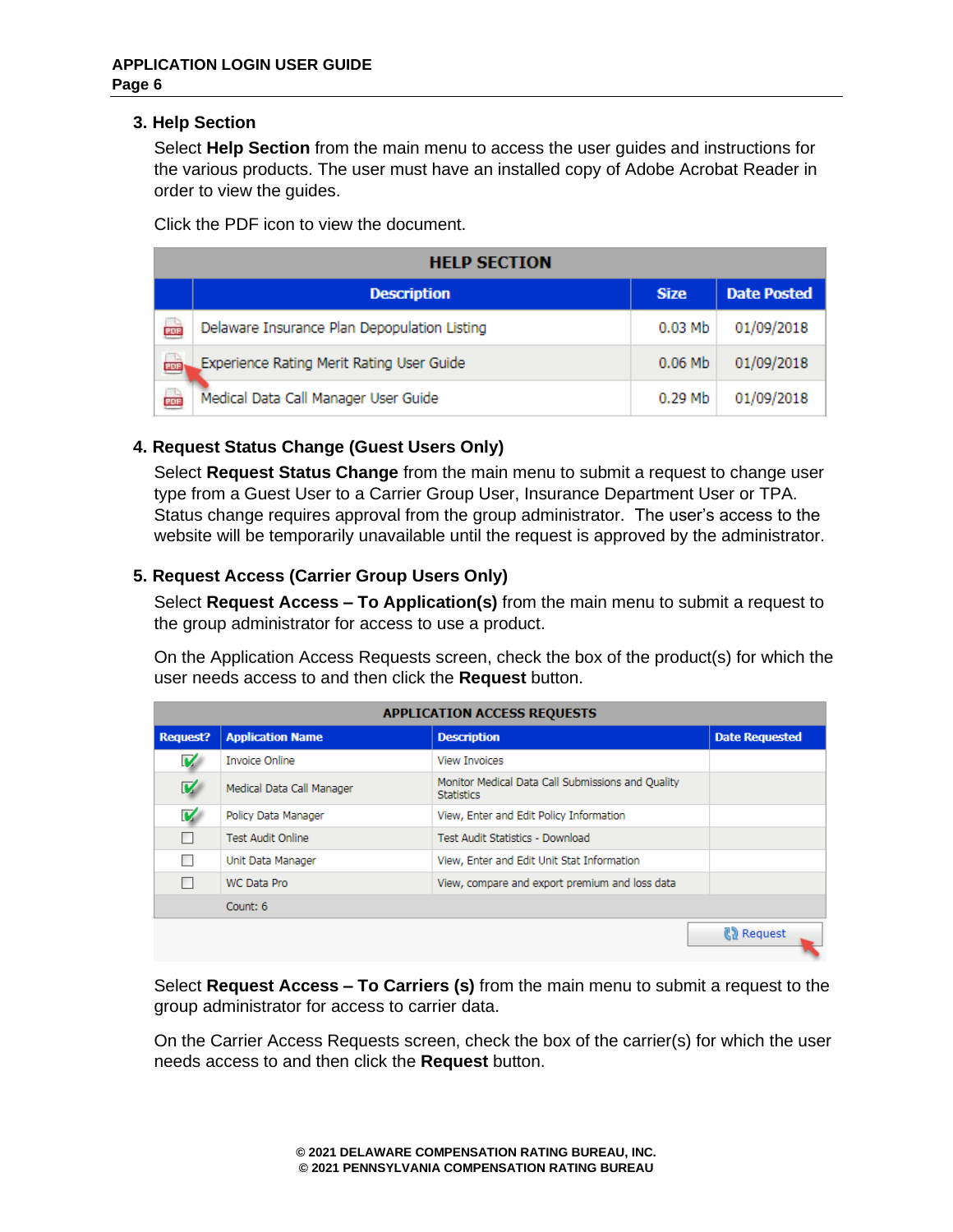**Page 7** 

| <b>CARRIER ACCESS REQUESTS</b> |                     |                    |                    |                      |                       |  |
|--------------------------------|---------------------|--------------------|--------------------|----------------------|-----------------------|--|
| <b>Request?</b>                | <b>Carrier Name</b> | <b>NCCI Number</b> | <b>NAIC Number</b> | <b>Bureau Number</b> | <b>Date Requested</b> |  |
| V                              | Carrier Test Data   | 15066              | 88888              | 888                  |                       |  |
|                                | Count: 1            |                    |                    |                      |                       |  |
|                                |                     |                    |                    |                      | Request               |  |

## <span id="page-6-0"></span>**6. Carrier List (Carrier Group Users Only)**

Select **Carrier List** from the main menu to view the full list of carriers that are part of the Carrier Group.

## <span id="page-6-1"></span>**7. Carrier Group Admin (Carrier Group Administrator Only)**

The Carrier Group Administrator functions are performed via the **Carrier Group Admin** menu. Select an option from the drop-down menu to manage users, manage permissions, setup notifications and web services.

## <span id="page-6-2"></span>**G. CARRIER GROUP ADMINISTRATORS**

A key element of the Application Login is the establishment of Carrier Group Administrators (CGA). The primary role of a Carrier Group Administrator is to manage the users of their carrier group. The CGA will be responsible for maintaining all user access privileges to the site and to the products and carrier data. It is the responsibility of the CGA to manage their user community. The DCRB/PCRB will communicate any and all system informational items to the CGA.

Each carrier group may have multiple Administrators assigned to the group. All Administrators will have access to all products available to the carrier group and to all carrier data.

If an additional or replacement CGA is needed, contact Central Support for information on how to make those changes.

## <span id="page-6-3"></span>**1. CGA Application Procedure**

The instructions on how to set up a CGA can be found on the PCRB website, [www.pcrb.com.](../www.pcrb.com) Please refer to Circular # 1472.

## <span id="page-6-5"></span><span id="page-6-4"></span>**2. CGA Responsibilities**

## **a. Manage User Requests**

When an individual registers (or a Guest User submits a status change) to become a Carrier Group User for the carrier group, the CGA will be notified via email of the pending request.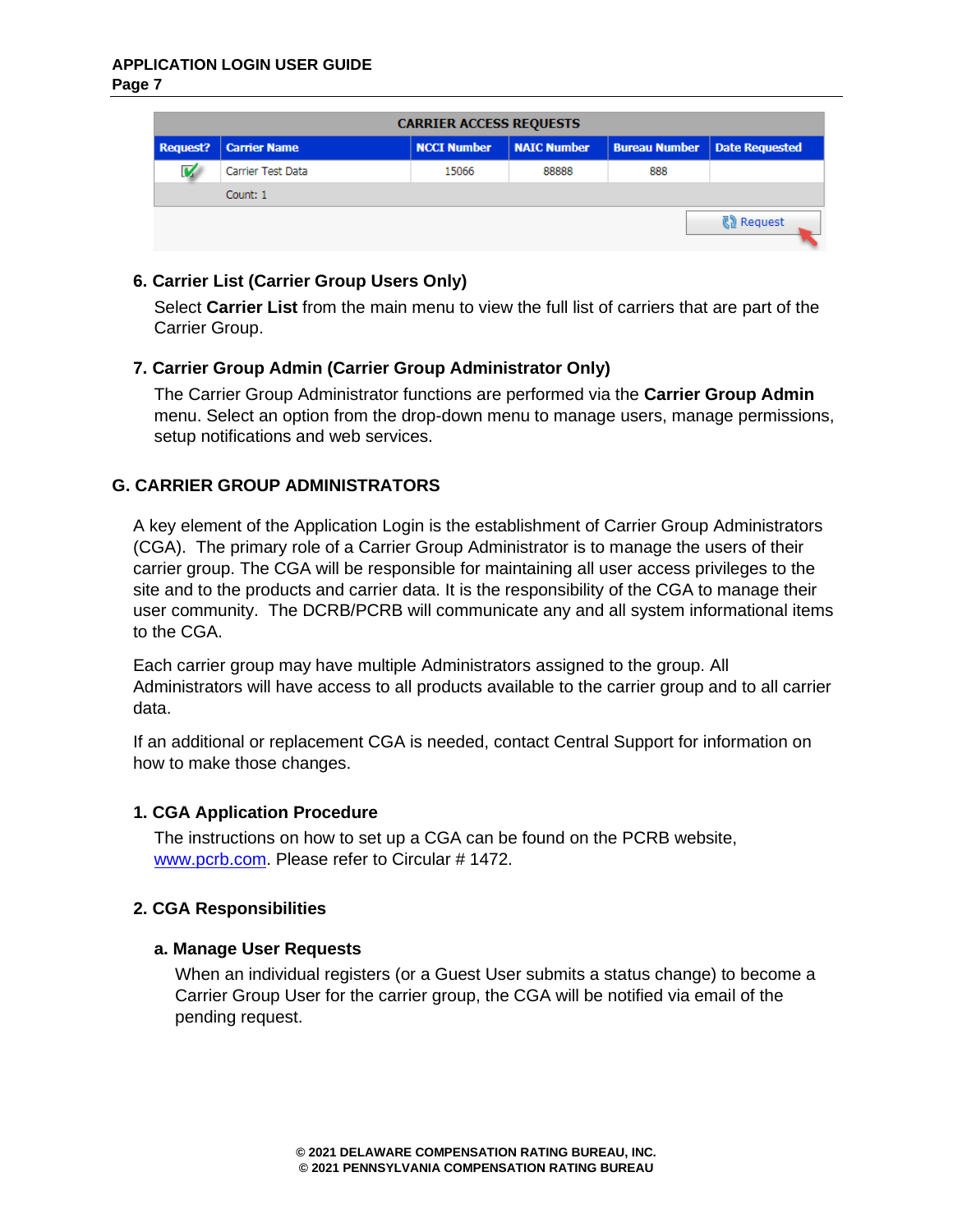Below is an example of the email:

*From: noreply@pcrb.com Subject: User Requested Registration Approval*

*There is currently a user awaiting your review for approval to access the DCRB/PCRB Application Login. Please login and either Approve or Reject the pending user(s).*

*Use the following link to access the Application Login: https://www.pcrbdata.com/ul/default.aspx*

| Name:                | John Doe                |
|----------------------|-------------------------|
| Email:               | centralsupport@pcrb.com |
| <b>Phone Number:</b> | (123) 456-7890 Ext:     |
| Date Registered:     | 3/22/2019 4:03:23 PM    |

*CONFIDENTIALITY NOTICE: This E-mail is intended only for the use of the individual or entity to*  which it is addressed and may contain information that is privileged, confidential and exempt from *disclosure under applicable law. If you have received this communication in error, please do not distribute and delete the original message. Please notify the sender by E-Mail at the address shown. Thank you for your compliance.*

*This email has been sent from an automated system. DO NOT REPLY.*

#### **To approve or reject user requests:**

1) Select **Carrier Group Admin** from the main menu and then select **Maintain Users** from the drop-down menu. Alternatively, the CGA may select the Carrier Group User requests link from the Home screen.



2) On the Maintain Users screen, check the box for "Show pending Carrier Group User requests".

|            | <b>V</b> Show pending Carrier Group User requests                  |             |                  |                    |                |                       |                     |
|------------|--------------------------------------------------------------------|-------------|------------------|--------------------|----------------|-----------------------|---------------------|
|            | <b>MAINTAIN USERS</b>                                              |             |                  |                    |                |                       |                     |
|            |                                                                    | <b>Name</b> | <b>User Name</b> | <b>Type</b>        | <b>Active?</b> | <b>Status</b>         | <b>Phone Number</b> |
|            |                                                                    |             |                  |                    |                |                       |                     |
| $\boxplus$ | 37 Be                                                              | Doe, John   | johndoe          | Carrier Group User | ∀              | Approval<br>Requested | $(123)$ 456-7890    |
|            | $Count = 1$                                                        |             |                  |                    |                |                       |                     |
|            | Page 1 of 1 (1 items) $\leq$ [1] $\geq$<br>Page size: 10<br>$\lor$ |             |                  |                    |                |                       |                     |

- 3) Select the  $\frac{3}{2}$  icon to view the user's profile.
- 4) On the User Profile screen, click the **Approve** button to approve the user or click the **Reject** button to reject the user.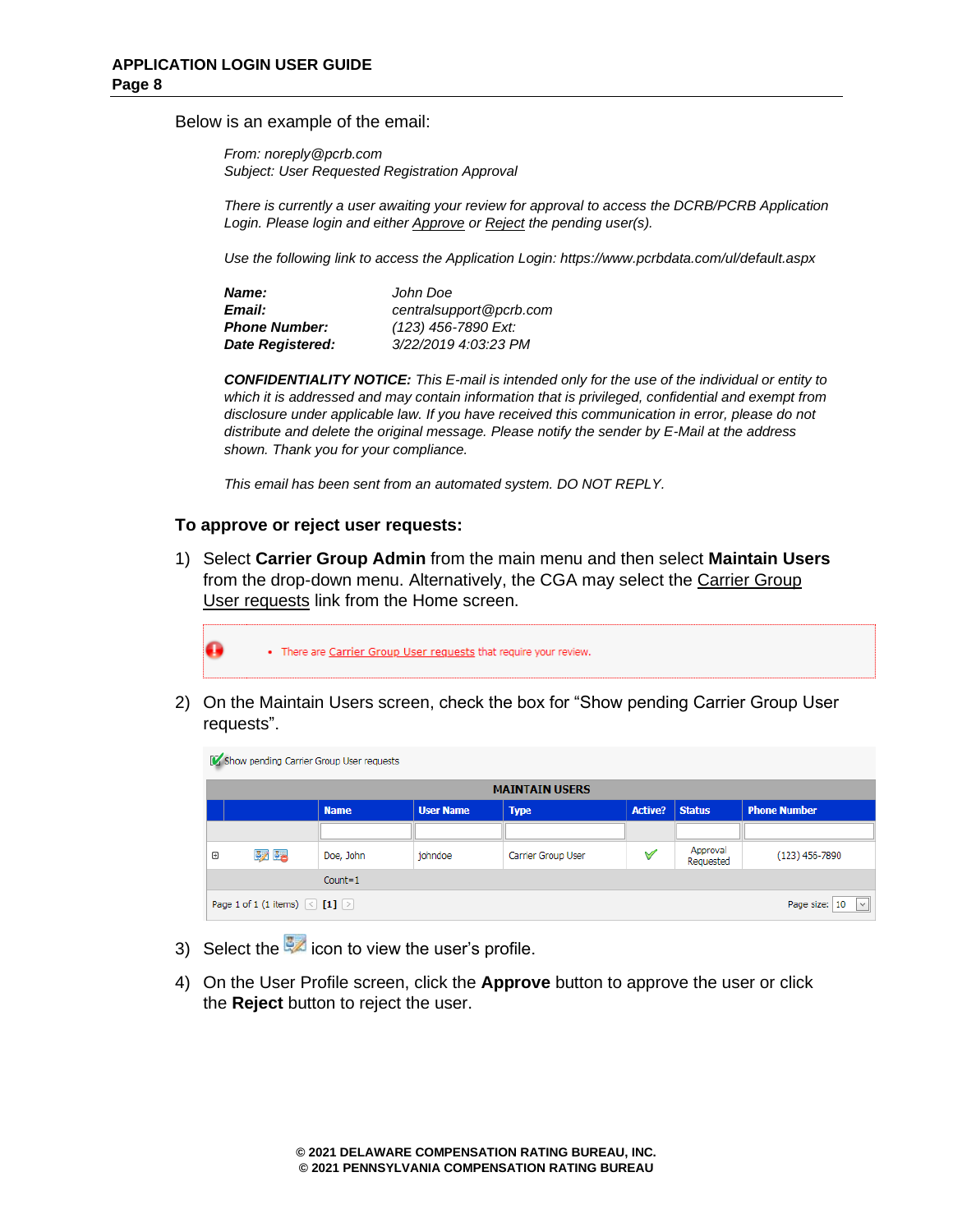#### **APPLICATION LOGIN USER GUIDE Page 9**

| <b>User Profile</b>          |                         |                               |                 | 슷                            |
|------------------------------|-------------------------|-------------------------------|-----------------|------------------------------|
| User Name: *                 | iohndoe                 |                               |                 |                              |
| Password:                    | (Re)Assign Password     |                               |                 |                              |
| First Name: *                | <b>John</b>             |                               |                 |                              |
| Last Name: *                 | Doe                     |                               |                 |                              |
| Title: *                     | Staff                   |                               |                 |                              |
| <b>Phone Number: *</b>       | $(123)$ 456-7890        |                               | Ext:            |                              |
| <b>Fax Number:</b>           |                         |                               |                 |                              |
| Email: $*$                   | centralsupport@pcrb.com |                               |                 |                              |
| <b>Company Name: *</b>       | <b>PCRB</b>             |                               |                 |                              |
| <b>Company Address: *</b>    | 1 Example Rd            |                               |                 |                              |
| Company City: *              | Philadelphia            |                               |                 |                              |
| <b>Company State: *</b>      | PENNSYLVANIA            | $\checkmark$                  |                 |                              |
| <b>Company Zip Code: *</b>   | 19103                   |                               |                 |                              |
| <b>Primary Carrier: *</b>    | Carrier Test Data       | $\checkmark$                  |                 |                              |
| Status:                      | Approval Requested      |                               |                 |                              |
| <b>User Type:</b>            | Carrier Group User      | $\checkmark$                  |                 |                              |
| <b>Department Name:</b>      | <b>Carrier Test</b>     |                               |                 |                              |
|                              |                         |                               |                 | <b>M</b> Update User Profile |
| <b>Assign Carrier(s)</b>     |                         |                               |                 | ×.                           |
| <b>Assign Application(s)</b> |                         |                               |                 | ×.                           |
|                              |                         | $\blacktriangleright$ Approve | <b>O</b> Reject | <b>8</b> Close               |

- 5) Click the **OK** button on the confirmation dialog box displayed.
- 6) Click the **Close** button on the User Profile screen to return to the Maintain Users screen.

#### <span id="page-8-0"></span>**b. Manage Application Access**

When a Carrier Group User submits a request for access to products, the CGA will be notified via email of the pending request. Below is an example of the email:

*From: noreply@pcrb.com Subject: New Application(s) Request*

*Dear Administrator,*

*A user is requesting access to the following application(s):*

- *Policy Data Manager*
- *Unit Data Manager*

*User information: Name: John Doe Email: centralsupport@pcrb.com Phone: (123) 456-7890* 

*Login to the DCRB/PCRB Application Login to assign the requested applications to the user.*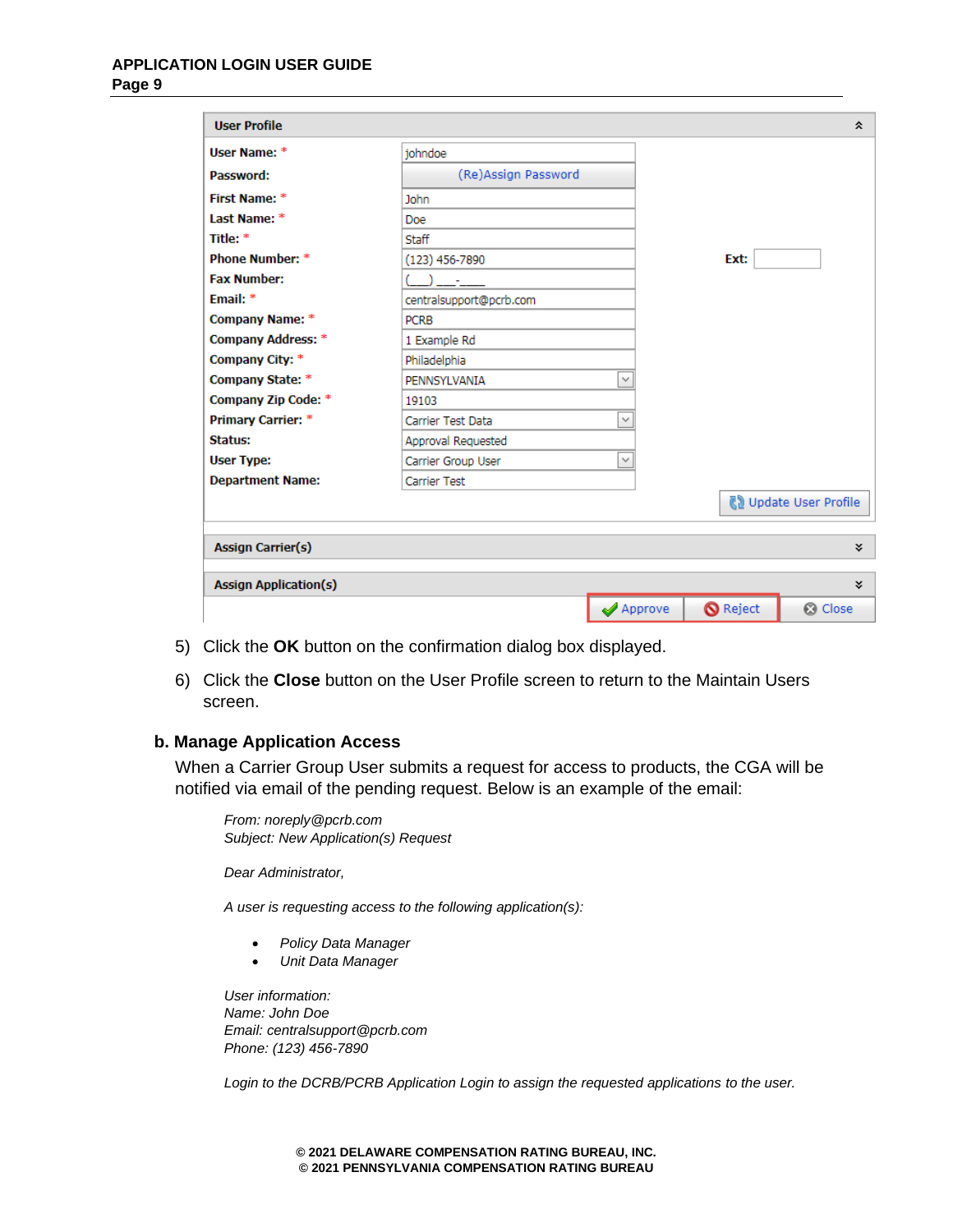*Thank you, Central Support (215) 320-4933 [centralsupport@pcrb.com](mailto:centralsupport@pcrb.com)*

#### **To approve the application access request:**

1) Select the application access requests link from the Home screen.



2) On the Carrier Access Requests screen, click [+] next to the requestor's last name to view the details of the request.

|   | <b>Application Access Requests</b> |                   |                    |                     |                         |                  |
|---|------------------------------------|-------------------|--------------------|---------------------|-------------------------|------------------|
|   | <b>Last Name</b>                   | <b>First Name</b> | <b>User Type</b>   | <b>Company Name</b> | <b>Email</b>            | <b>Phone</b>     |
|   |                                    |                   |                    |                     |                         |                  |
| ⊕ | Doe                                | John              | Carrier Group User | <b>PCRB</b>         | centralsupport@pcrb.com | $(123)$ 456-7890 |
|   | Count: 1                           |                   |                    |                     |                         |                  |

3) Select the applications that the CGU will be given access to and then click the **Approve** button or select the applications that the CGU will not be given access to and then click the **Reject** button.

| <b>Select</b> | <b>Application Name</b> |           | <b>Date Requested</b>               |
|---------------|-------------------------|-----------|-------------------------------------|
| V             | Policy Data Manager     |           | 03/26/2019 @ 04:03 PM<br><b>FST</b> |
| ш             | Unit Data Manager       |           | 03/26/2019 @ 04:03 PM<br><b>FST</b> |
|               | Count: 2                |           |                                     |
|               |                         | ✔ Approve | <b>O</b> Reject                     |

4) Click the **OK** button on the confirmation dialog box displayed.

#### **To modify CGU application access:**

- 1) Select **Carrier Group Admin** from the main menu and then select **Maintain Users** from the drop-down menu.
- 2) On the Maintain Users screen, select the  $\mathbb{R}$  icon to view the user's profile.
- 3) On the User Profile screen, select **Assign Application(s).**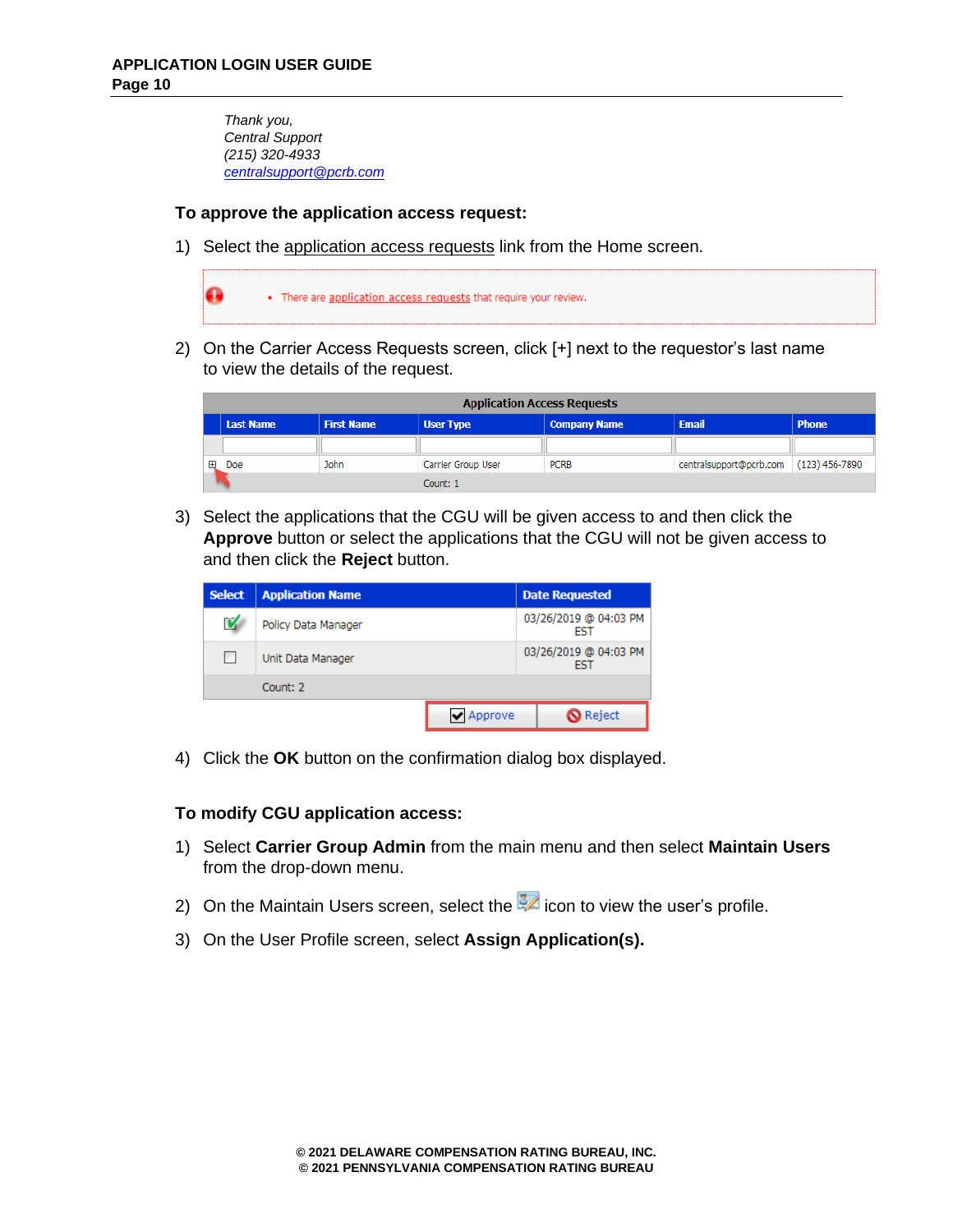#### **APPLICATION LOGIN USER GUIDE Page 11**

| <b>User Profile</b>          |                                    | 슷                   |
|------------------------------|------------------------------------|---------------------|
| User Name: *                 | iohndoe                            |                     |
| Password:                    | (Re)Assign Password                |                     |
| First Name: *                | <b>John</b>                        |                     |
| Last Name: *                 | Doe                                |                     |
| Title: *                     | <b>Staff</b>                       |                     |
| <b>Phone Number: *</b>       | $(123)$ 456-7890                   | Ext:                |
| <b>Fax Number:</b>           |                                    |                     |
| Email: $*$                   | centralsupport@pcrb.com            |                     |
| <b>Company Name: *</b>       | <b>PCRB</b>                        |                     |
| <b>Company Address: *</b>    | 1 Example Rd                       |                     |
| Company City: *              | Philadelphia                       |                     |
| Company State: *             | PENNSYLVANIA<br>$\checkmark$       |                     |
| <b>Company Zip Code: *</b>   | 19103                              |                     |
| <b>Primary Carrier: *</b>    | $\checkmark$<br>Carrier Test Data  |                     |
| <b>Status:</b>               | Approved                           |                     |
| <b>User Type:</b>            | $\checkmark$<br>Carrier Group User |                     |
| <b>Department Name:</b>      | <b>Carrier Test</b>                |                     |
|                              |                                    | Update User Profile |
| <b>Assign Carrier(s)</b>     |                                    | ×.                  |
| <b>Assign Application(s)</b> |                                    | ×.                  |
|                              |                                    | <b>8</b> Close      |

4) Check the **Authorize to Use** product box to grant the CGU access to the product or uncheck the box to remove their access. Changes made are saved automatically.

Some products can be assigned the "View Only" access which allows the user to access the product in "read only" mode where the data cannot be altered or modified.

The checkbox will be grayed out for products that are assigned to all users by default. The access cannot be modified.

| <b>Assign Application(s)</b><br>⋩         |                                                                               |                          |                  |  |  |
|-------------------------------------------|-------------------------------------------------------------------------------|--------------------------|------------------|--|--|
| <b>Application Name</b>                   | <b>Description</b>                                                            | <b>Authorized to Use</b> | <b>View Only</b> |  |  |
| Carrier Pricing Benchmark                 | Pricing Benchmark Information                                                 | $\checkmark$             |                  |  |  |
| <b>Experience Modification Calculator</b> | Calculate Experience Modification                                             | $\checkmark$             |                  |  |  |
| <b>Invoice Online</b>                     | <b>View Invoices</b>                                                          |                          |                  |  |  |
| Medical Data Call Manager                 | Monitor Medical Data Call Submissions and<br><b>Quality Statistics</b>        |                          |                  |  |  |
| Policy Data Manager                       | View, Enter and Edit Policy Information                                       | $\overline{\mathbf{v}}$  |                  |  |  |
| Rating and Underwriting Reference         | Experience Modifications, Merit Ratings,<br>Rating Values, Underwriting Guide | $\checkmark$             |                  |  |  |
| <b>Test Audit Online</b>                  | Test Audit Statistics - Download                                              |                          |                  |  |  |
| Unit Data Manager                         | View, Enter and Edit Unit Stat Information                                    | $\blacktriangledown$     |                  |  |  |
| View Authorized Class                     | <b>Authorized Class</b>                                                       | v                        |                  |  |  |
| <b>WC Data Pro</b>                        | View, compare and export premium and<br>loss data                             |                          |                  |  |  |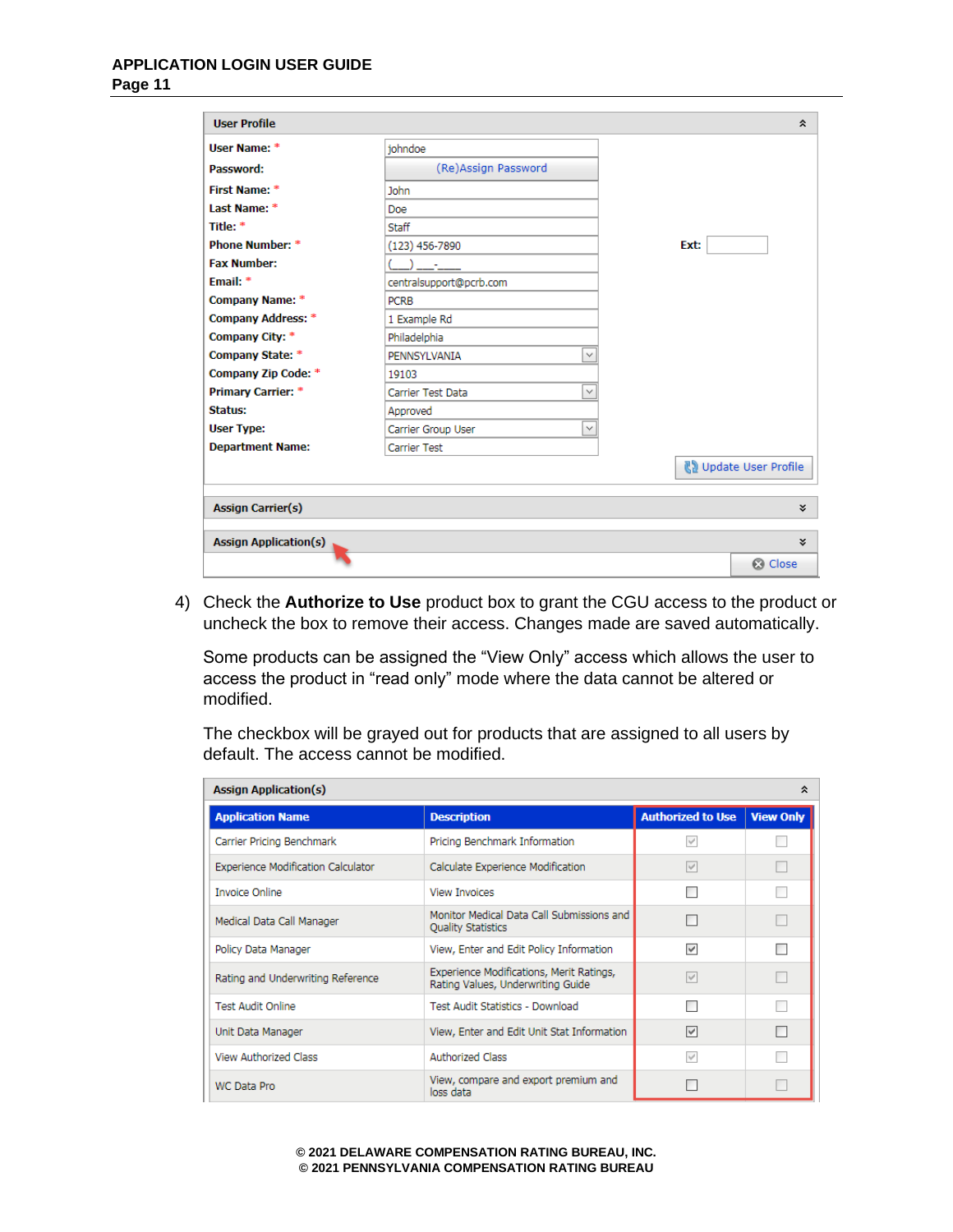- 5) Click the **OK** button on the confirmation dialog box displayed.
- 6) Click the **Close** button on the User Profile screen to return to the Maintain Users screen.

#### <span id="page-11-0"></span>**c. Manage Carrier Access**

When a Carrier Group User requests for access to carrier data, the CGA will be notified via email of the pending request. Below is an example of the email:

*From: noreply@pcrb.com Subject: New carrier(s) Request*

*Dear Administrator,*

*A user is requesting access to the following carrier(s):*

*• Carrier Test Data*

*User information: Name: John Doe Email: centralsupport@pcrb.com Phone: (123) 456-7890* 

*Login to the DCRB/PCRB Application Login to assign the requested carriers to the user.*

*Thank you, Central Support (215) 320-4933 [centralsupport@pcrb.com](mailto:centralsupport@pcrb.com)*

#### **To approve carrier access requests:**

a) Select the carrier access requests link from the Home screen.



b) On the Carrier Access Requests screen, click [+] next to the requestor's last name to view the details of the request.

|            | <b>CARRIER ACCESS REQUESTS</b> |                   |                    |                     |                         |                |
|------------|--------------------------------|-------------------|--------------------|---------------------|-------------------------|----------------|
|            | <b>Last Name</b>               | <b>First Name</b> | <b>User Type</b>   | <b>Company Name</b> | <b>Email</b>            | <b>Phone</b>   |
|            |                                |                   |                    |                     |                         |                |
| $\boxplus$ | Doe                            | John              | Carrier Group User | <b>PCRB</b>         | centralsupport@pcrb.com | (123) 456-7890 |
|            | Count: 1                       |                   |                    |                     |                         |                |

c) Select the carriers that the CGU will be given access to and then click the **Approve** button or select the carrier that the CGU will not be given access to and then click the **Reject** button.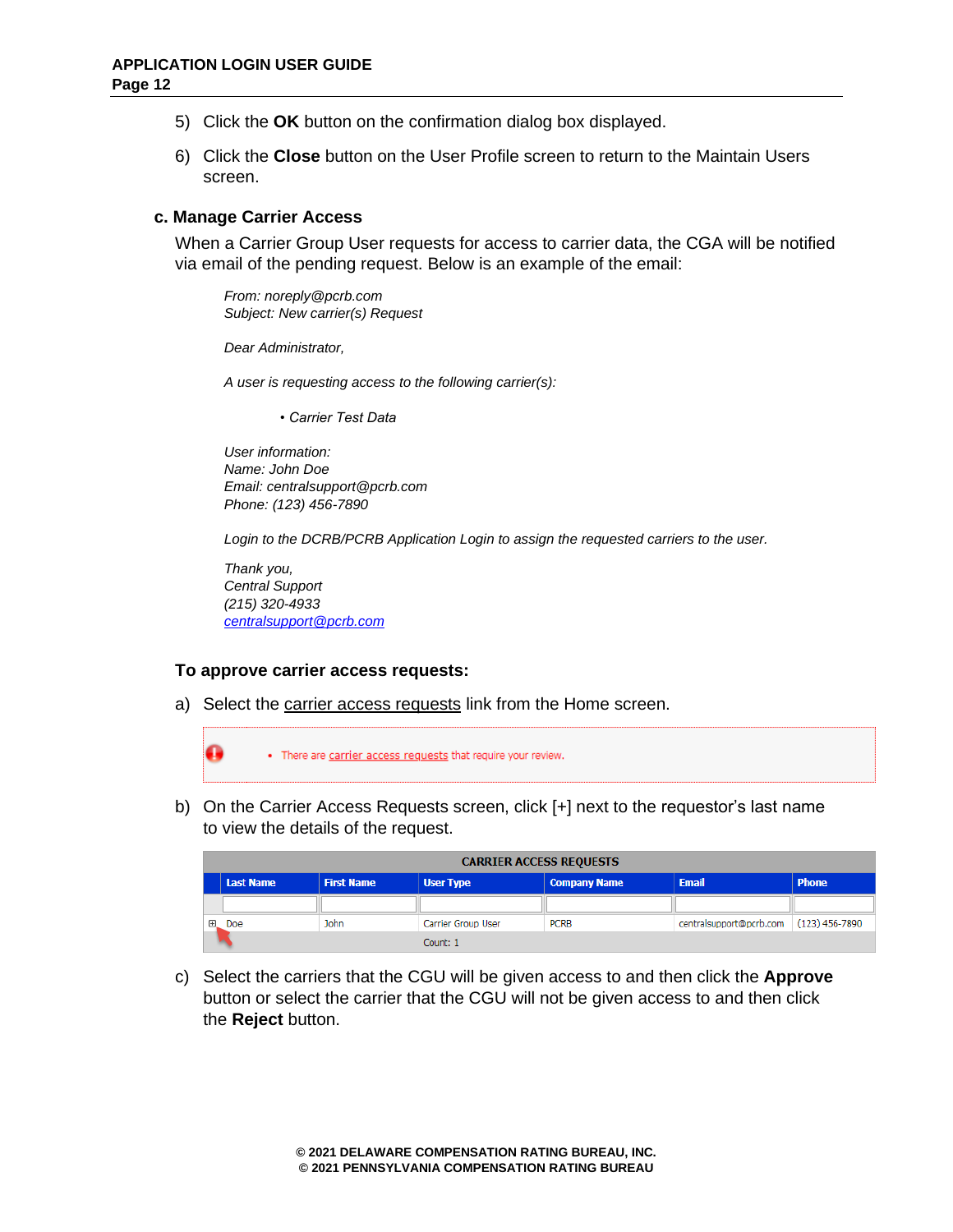#### **APPLICATION LOGIN USER GUIDE Page 13**

| Select | <b>Carrier Name</b> | <b>NCCI Number</b> | <b>NAIC Number</b> | <b>Bureau Number</b>          | <b>Date Requested</b>               |
|--------|---------------------|--------------------|--------------------|-------------------------------|-------------------------------------|
| M      | Carrier Test Data   | 15066              | 88888              | 888                           | 03/22/2019 @ 03:19<br><b>PM EST</b> |
|        | Count: 1            |                    |                    |                               |                                     |
|        |                     |                    |                    | $\blacktriangleright$ Approve | <b>O</b> Reject                     |

d) Click the **OK** button on the confirmation dialog box displayed.

#### **To modify CGU carrier access:**

- a) Select **Carrier Group Admin** from the main menu and then select **Maintain Users** from the drop-down menu.
- b) On the Maintain Users screen, select the  $\frac{1}{2}$  icon to view the user's profile.
- c) On the User Profile screen, select **Assign Carrier(s)**.

| <b>User Profile</b>          |                                    | 仌                            |
|------------------------------|------------------------------------|------------------------------|
| User Name: *                 | iohndoe                            |                              |
| Password:                    | (Re)Assign Password                |                              |
| First Name: *                | <b>John</b>                        |                              |
| Last Name: *                 | Doe                                |                              |
| Title: *                     | Staff                              |                              |
| <b>Phone Number: *</b>       | $(123)$ 456-7890                   | Ext:                         |
| <b>Fax Number:</b>           |                                    |                              |
| Email: *                     | centralsupport@pcrb.com            |                              |
| <b>Company Name: *</b>       | <b>PCRB</b>                        |                              |
| <b>Company Address: *</b>    | 1 Example Rd                       |                              |
| Company City: *              | Philadelphia                       |                              |
| Company State: *             | $\checkmark$<br>PENNSYLVANIA       |                              |
| Company Zip Code: *          | 19103                              |                              |
| <b>Primary Carrier: *</b>    | $\checkmark$<br>Carrier Test Data  |                              |
| <b>Status:</b>               | Approval Requested                 |                              |
| <b>User Type:</b>            | $\checkmark$<br>Carrier Group User |                              |
| <b>Department Name:</b>      | <b>Carrier Test</b>                |                              |
|                              |                                    | <b>图 Update User Profile</b> |
| <b>Assign Carrier(s)</b>     |                                    | ×.                           |
| <b>Assign Application(s)</b> |                                    | ×.                           |
|                              |                                    | <b>8</b> Close               |

d) Check the **Authorized to Use** carrier box to grant the CGU access to the carrier data or uncheck the box to remove their access. Changes made are saved automatically.

| <b>Assign Carrier(s)</b> |                    |                      |                          |  |
|--------------------------|--------------------|----------------------|--------------------------|--|
| <b>Carrier Name</b>      | <b>NCCI Number</b> | <b>Bureau Number</b> | <b>Authorized to Use</b> |  |
| Carrier Test Data        | 15066              | 888                  | $\boxed{\triangleright}$ |  |
| Record(s): 1             |                    |                      |                          |  |

**© 2021 DELAWARE COMPENSATION RATING BUREAU, INC. © 2021 PENNSYLVANIA COMPENSATION RATING BUREAU**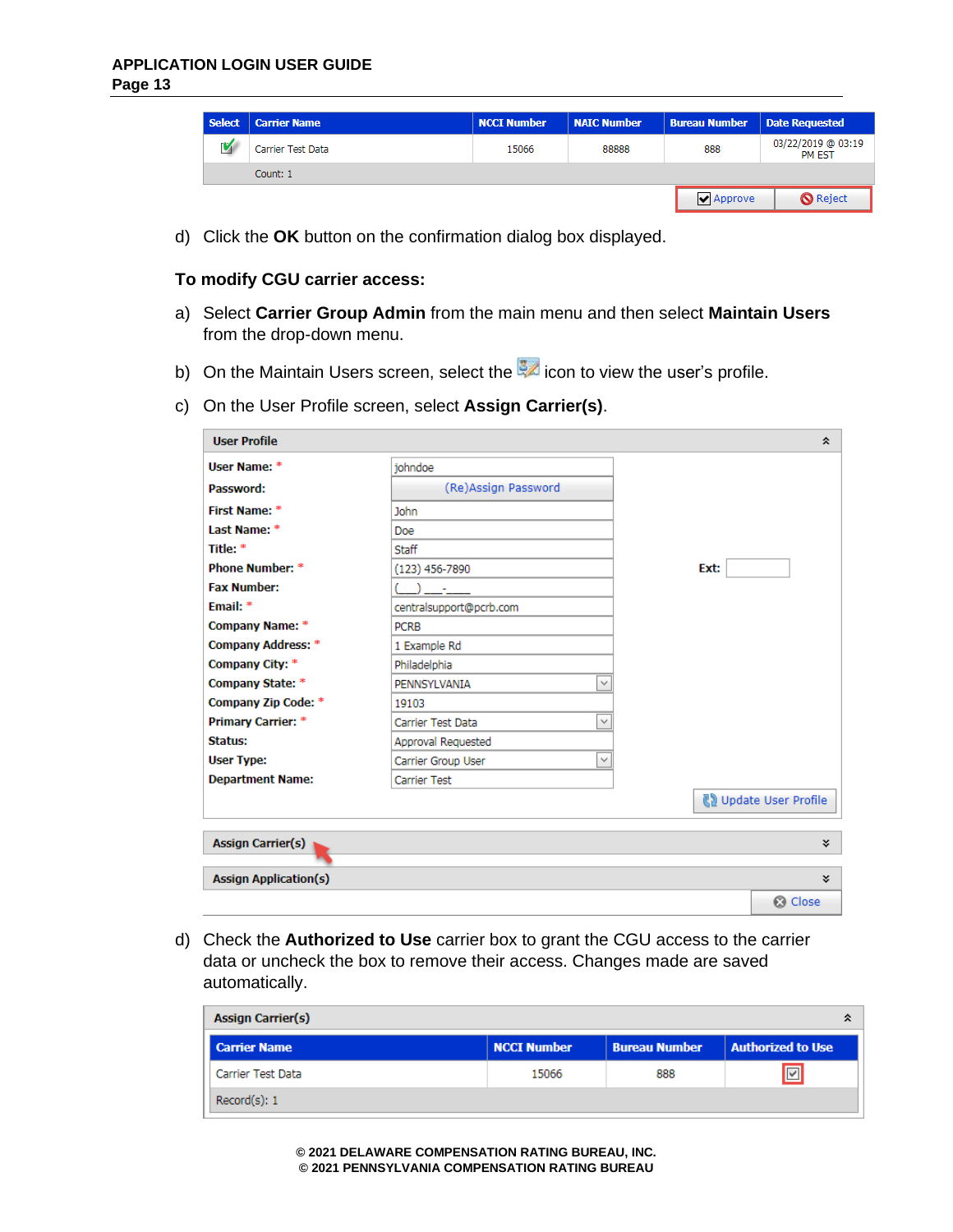- e) Click the **OK** button on the confirmation dialog box displayed.
- f) Click the **Close** button on the User Profile screen to return to the Maintain Users screen.

#### <span id="page-13-0"></span>**d. Remove User Account**

It is the responsibility of the CGA to remove users and/or administrators when necessary. This could occur when someone has left the company or assumed other responsibilities. Failure to do this means that the unauthorized personnel could access the data.

**Note**: Removing a user does not delete the account, but it removes all access to the carrier(s) data.

#### **To remove a CGU from the carrier group:**

- a) Select **Carrier Group Admin** from the main menu and then select **Maintain Users** from the drop-down menu.
- b) On the Maintain Users screen, select the **interelate user that will be removed** from the carrier group.
- c) Click the **OK** button on the confirmation dialog box displayed.

#### <span id="page-13-1"></span>**e. Reset User Password**

#### **To reset a CGU password:**

- a) Select **Carrier Group Admin** from the main menu and then select **Maintain Users**  from the drop-down menu.
- b) On the Maintain Users screen, select the  $\frac{1}{2}$  icon of the user whose password needs to be reset.
- c) On the User Profile screen, click the **(Re) Assign Password** button.

| <b>User Profile</b>       |                              | 슷    |
|---------------------------|------------------------------|------|
| User Name: *              | iohndoe                      |      |
| Password:                 | (Re)Assign Password          |      |
| First Name: *             | John                         |      |
| Last Name: *              | Doe                          |      |
| Title: *                  | <b>Staff</b>                 |      |
| <b>Phone Number: *</b>    | $(123)$ 456-7890             | Ext: |
| <b>Fax Number:</b>        |                              |      |
| Email: *                  | centralsupport@pcrb.com      |      |
| <b>Company Name: *</b>    | <b>PCRB</b>                  |      |
| <b>Company Address: *</b> | 1 Example Rd                 |      |
| Company City: *           | Philadelphia                 |      |
| Company State: *          | $\checkmark$<br>PENNSYLVANIA |      |

**© 2021 DELAWARE COMPENSATION RATING BUREAU, INC. © 2021 PENNSYLVANIA COMPENSATION RATING BUREAU**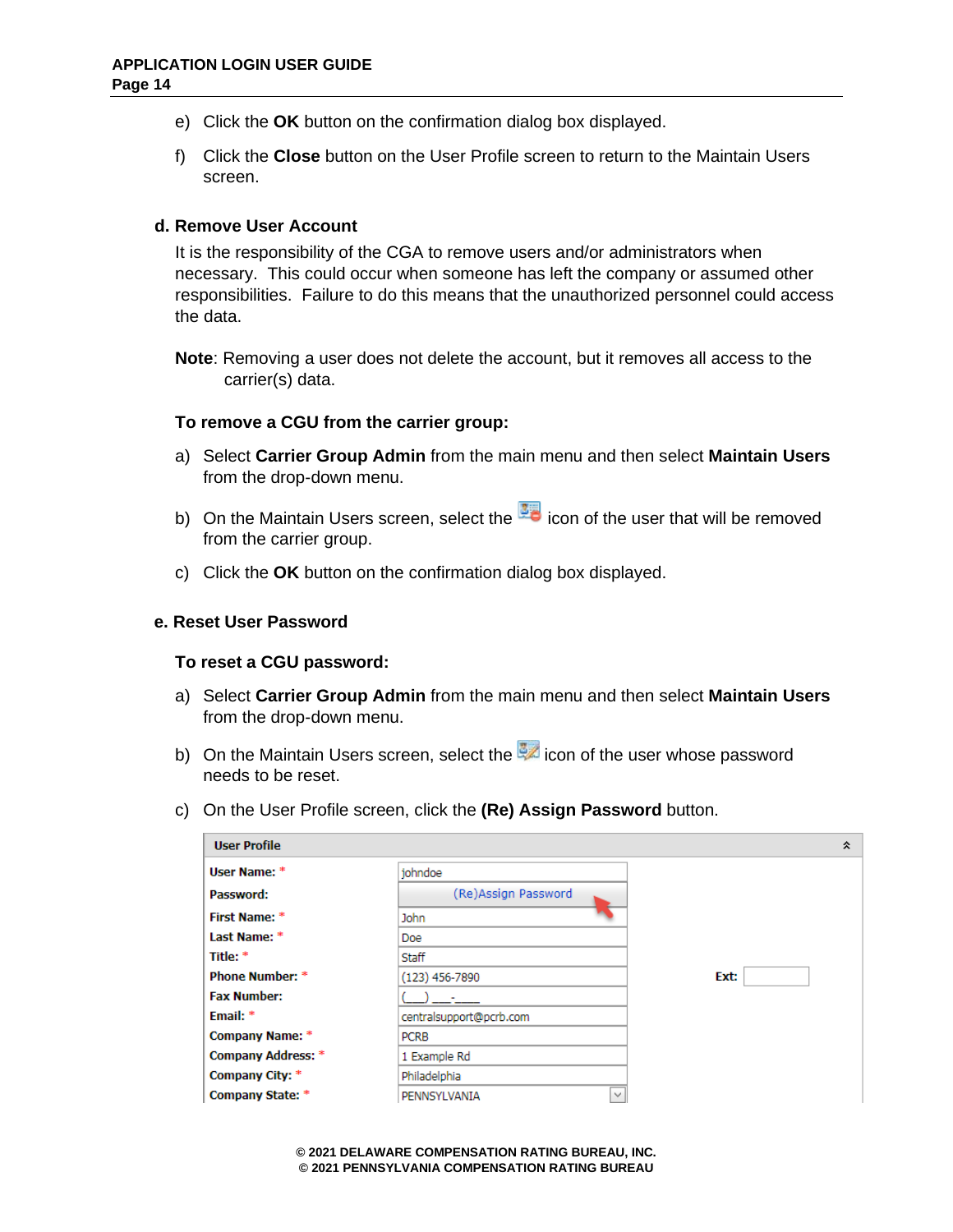- d) Click the **OK** button on the confirmation dialog box displayed.
- e) The CGU will receive an email indicating that their password was reset. Within the email is the temporary password to sign in to the website.

#### <span id="page-14-0"></span>**f. Notification Setup**

**WC Rating Notification Setup** – automated email notification that the mentioned policies has a new applicable experience modification or merit rating that has been published to the CDX website.

To setup the carrier group to receive notifications when new ratings are issued by the DCRB/PCRB:

- a) Select **Carrier Group Admin** from the main menu and then select **Notification Setup** from the drop-down menu.
- b) Click the **i**con for **WC Rating Notification Setup**.
- c) Select the **Yes** radio button to enable the notification.
- d) Enter up to five email addresses where the notifications are to be sent.
- e) Choose the type of file to receive. Select the **CSV** radio button to receive a comma delimited file for import into a spreadsheet application, or select the **TEXT** radio button to receive a text file in WCNOTIFY format.
- f) Click the **Update** button.

| <b>※ WC Rating Notification Setup</b>          |                            | $[\times]$ |
|------------------------------------------------|----------------------------|------------|
| Do you want to receive WC Rating Notification? | O Yes<br>No                |            |
| Email $1:$ *                                   | centralsupport@pcrb.com    |            |
| Email 2:                                       |                            |            |
| Email 3:                                       |                            |            |
| Email 4:                                       |                            |            |
| Email 5:                                       |                            |            |
| Receive File Type: *                           | ⊙ CSV<br><b>TEXT</b>       |            |
|                                                | <b>C2</b> Update<br>Cancel |            |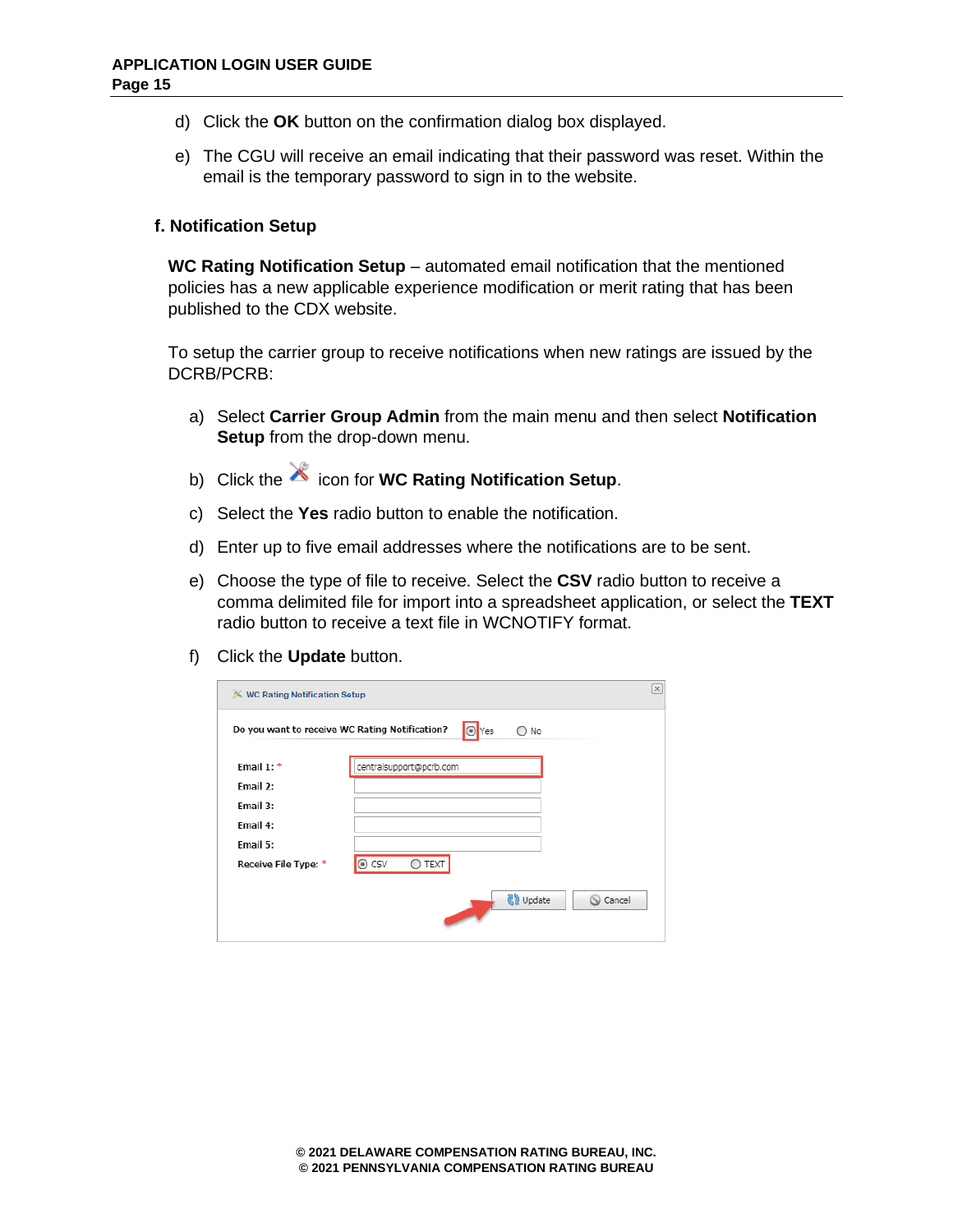The following fields are contained within the CSV file:

**Note:** CSV file contains a comma separating fields.

| <b>Field</b><br>No. | <b>Field Title/Description</b>                                                   | <b>Class</b>                              | <b>Position</b> | <b>Bytes</b> |
|---------------------|----------------------------------------------------------------------------------|-------------------------------------------|-----------------|--------------|
|                     | <b>CARRIER CODE</b>                                                              | <b>Numeric</b>                            | 1-5             | 5            |
| 2                   | POLICY NUMBER IDENTIFIER                                                         | AlphaNumeric                              | $6 - 23$        | 18           |
| 3                   | <b>INDEPENDENT DCO RISK ID</b><br><b>NUMBER/RISK ID/ACCOUNT</b><br><b>NUMBER</b> | <b>Numeric</b>                            | 24-32           | 9            |
| 4                   | <b>STATE CODE</b>                                                                | <b>Numeric</b>                            | 33-34           | 2            |
| 5                   | POLICY EFFECTIVE DATE                                                            | Numeric (YYYYMMDD)                        | 35-42           | 8            |
| 6                   | PRODUCT DATA TYPE CODE                                                           | Alpha                                     | 43              |              |
|                     | <b>PROCESSED DATE</b>                                                            | Numeric (YYYYMMDD)                        | 44-51           | 8            |
| 8                   | <b>RATING TYPE CODE</b>                                                          | AlphaNumeric                              | 52              |              |
| 9                   | <b>RATING EFFECTIVE DATE</b>                                                     | Numeric (YYYYMMDD)                        | 53-60           | я            |
| 10                  | <b>RATING EXPIRATION DATE</b>                                                    | Numeric (YYYYMMDD)                        | 61-68           | 8            |
| 11                  | <b>RATING FACTOR</b>                                                             | <b>Numeric</b><br>(X.XXX ASSUMED DECIMAL) | 69-73           | 5            |
| 12                  | <b>ARAP FACTOR</b>                                                               | <b>Numeric</b><br>(NOT USED BY DCRB/PCRB) | 74-76           | 3            |
| 13                  | UNIT-CERT NUMBER IDENTIFIER                                                      | AlphaNumeric<br>(NOT USED BY DCRB/PCRB)   | 77              |              |
| 14                  | <b>INSURED NAME</b>                                                              | AlphaNumeric                              | 78-177          | 100          |

## **Invoice Online Notification Setup**

To setup the carrier group to receive notifications when new statements or invoices are issued by the DCRB/PCRB:

- a) Select **Carrier Group Admin** from the main menu and then select **Notification Setup** from the drop-down menu.
- b) Click the **invoice Online Notification Setup**.
- c) Select the **Yes** radio button to enable the notification.
- d) Enter up to five email addresses where the notifications are to be sent.
- e) Click the **Update** button.

| <b>X</b> Invoice Notification Setup          |                         | $\times$ |
|----------------------------------------------|-------------------------|----------|
| Do you want to receive Invoice Notification? | O Yes<br>$\bigcirc$ No  |          |
| Email $1:$ *                                 | centralsupport@pcrb.com |          |
| Email 2:                                     |                         |          |
| Email 3:                                     |                         |          |
| Email 4:                                     |                         |          |
| Email 5:                                     |                         |          |
|                                              | <b>Update</b><br>Cancel |          |

**© 2021 DELAWARE COMPENSATION RATING BUREAU, INC. © 2021 PENNSYLVANIA COMPENSATION RATING BUREAU**